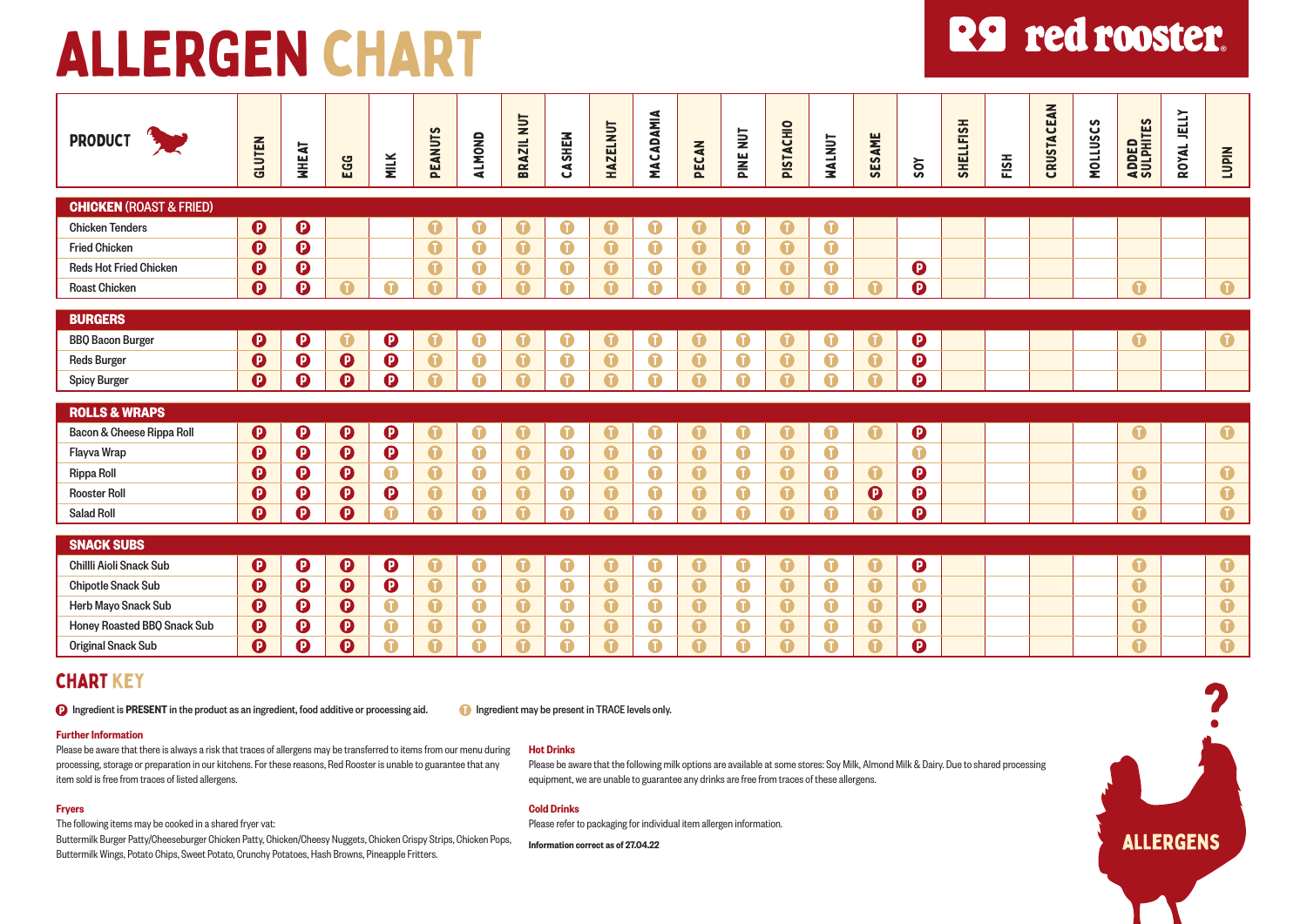# **R9** red rooster.

| <b>PRODUCT</b>            | GLUTEN                | <b>NHEAT</b>          | EGG                   | <b>MILK</b>           | S<br><b>PEANUTS</b> | <b>ALMOND</b> | $\frac{1}{2}$<br><b>AZIL</b><br>æ | ASHEW<br>ته | <b>HAZELNUT</b>  | MACADAMIA        | PECAN     | PINE NUT    | PISTACHIO   | NALNUT           | SESAME                | 50Y                   | SHELLFISH | FISH | CRUSTACEAN | S<br><b>MOLLUSC</b> | ADDED<br>Sulphites | JELLY<br>ROYAL | <b>NIdn1</b> |
|---------------------------|-----------------------|-----------------------|-----------------------|-----------------------|---------------------|---------------|-----------------------------------|-------------|------------------|------------------|-----------|-------------|-------------|------------------|-----------------------|-----------------------|-----------|------|------------|---------------------|--------------------|----------------|--------------|
| <b>SNACKS &amp; SIDES</b> |                       |                       |                       |                       |                     |               |                                   |             |                  |                  |           |             |             |                  |                       |                       |           |      |            |                     |                    |                |              |
| <b>Buttermilk Wings</b>   | $\boldsymbol{\Theta}$ | $\boldsymbol{\Theta}$ | $\boldsymbol{\Theta}$ | $\boldsymbol{\Theta}$ | $\bullet$           | $\bullet$     | $\bullet$                         | $\bullet$   | $\bullet$        | $\bullet$        | $\bullet$ | $\bullet$   | $\bullet$   | $\bullet$        | $\bullet$             | $\bullet$             |           |      |            |                     | $\bullet$          |                |              |
| <b>Cheesy Nuggets</b>     | $\boldsymbol{\Omega}$ | $\mathbf 0$           | $\bullet$             | $\mathbf 0$           | $\bullet$           | $\bullet$     | $\bullet$                         | $\bullet$   | $\mathbf 0$      | $\bullet$        | $\bullet$ | $\bullet$   | $\mathbf 0$ | $\mathbf 0$      | $\boldsymbol{\Theta}$ | $\boldsymbol{\Theta}$ |           |      |            |                     | $\bullet$          |                |              |
| <b>Chicken Nuggets</b>    | $\boldsymbol{\Theta}$ | $\mathbf 0$           | $\bullet$             | $\bullet$             | $\bullet$           | $\bullet$     | $\bullet$                         | $\bullet$   | $\bullet$        | $\bullet$        | $\bullet$ | $\bullet$   | $\bullet$   | $\bullet$        | $\bullet$             | $\boldsymbol{\Theta}$ |           |      |            |                     | $\bullet$          |                |              |
| <b>Chicken Pops</b>       | $\boldsymbol{\Omega}$ | $\mathbf 0$           | $\boldsymbol{\Theta}$ | $\boldsymbol{\Theta}$ | $\bullet$           | $\bullet$     | $\bullet$                         | $\bullet$   | $\mathbf 0$      | $\mathbf 0$      | $\bullet$ | $\bullet$   | $\bullet$   | $\bullet$        | $\bullet$             | $\bullet$             |           |      |            |                     | $\bullet$          |                |              |
| Chips                     | $\bullet$             | $\bullet$             | $\bullet$             | $\bullet$             | $\bullet$           | $\bullet$     | $\bullet$                         | $\bullet$   | $\bullet$        | $\bullet$        | $\bullet$ | $\bullet$   | $\bullet$   | $\bullet$        | $\bullet$             | $\bullet$             |           |      |            |                     | $\bullet$          |                |              |
| <b>Corn Wheels</b>        |                       |                       |                       |                       | $\bullet$           | $\bullet$     | $\bullet$                         | $\bullet$   | $\mathbf 0$      | $\bullet$        | $\bullet$ | $\bullet$   | $\mathbf 0$ | $\bullet$        |                       |                       |           |      |            |                     |                    |                | $\bullet$    |
| <b>Crunchy Potatoes</b>   | $\bullet$             | $\bullet$             | $\bullet$             | $\bullet$             | $\bullet$           | $\bullet$     | $\bullet$                         | $\bullet$   | $\bullet$        | $\mathbf 0$      | $\bullet$ | $\bullet$   | $\bullet$   | $\bullet$        | $\bullet$             | $\bullet$             |           |      |            |                     | $\mathbf 0$        |                | $\bullet$    |
| <b>Crunchy Slaw</b>       |                       |                       | $\boldsymbol{\Theta}$ | $\mathbf 0$           | $\bullet$           | $\bullet$     | $\bullet$                         | $\bullet$   | $\mathbf 0$      | $\mathbf 0$      | $\bullet$ | $\bullet$   | $\bullet$   | $\bullet$        |                       |                       |           |      |            |                     |                    |                |              |
| <b>Garlic Bread</b>       | $\boldsymbol{\Theta}$ | $\boldsymbol{\Theta}$ | $\bullet$             | $\bullet$             |                     |               |                                   |             |                  |                  |           |             |             |                  | $\boldsymbol{\Theta}$ | $\boldsymbol{\Theta}$ |           |      |            |                     |                    |                |              |
| Gravy                     | $\mathbf 0$           |                       |                       | $\boldsymbol{\Omega}$ | $\bullet$           | $\bullet$     | $\bullet$                         | $\bullet$   | $\bullet$        | $\bullet$        | $\bullet$ | $\bullet$   | $\bullet$   | $\bullet$        |                       | $\boldsymbol{\Theta}$ |           |      |            |                     |                    |                |              |
| Mash & Gravy              | $\boldsymbol{\Omega}$ |                       |                       | $\boldsymbol{\Theta}$ | $\bullet$           | $\bullet$     | $\bullet$                         | $\bullet$   | $\mathbf 0$      | $\bullet$        | $\bullet$ | $\bullet$   | $\bullet$   | $\bullet$        |                       | $\boldsymbol{\Theta}$ |           |      |            |                     |                    |                |              |
| <b>Onion Rings</b>        | $\boldsymbol{\Omega}$ | $\boldsymbol{\Omega}$ | $\bullet$             | $\bullet$             | $\bullet$           | $\bullet$     | $\bullet$                         | $\bullet$   | $\mathbf \Omega$ | $\mathbf \Omega$ | $\bullet$ | $\mathbf 0$ | $\bullet$   | $\bullet$        | $\bullet$             | $\bullet$             |           |      |            |                     | $\bullet$          |                |              |
| Peas                      | $\mathbf \Omega$      | $\bullet$             | $\bullet$             | $\bullet$             | $\bullet$           | $\bullet$     | $\bullet$                         | $\bullet$   | $\bullet$        | $\bullet$        | $\bullet$ | $\bullet$   | $\bullet$   | $\bullet$        | $\bullet$             | $\bullet$             |           |      |            |                     | $\bullet$          |                | $\bullet$    |
| <b>Pineapple Fritter</b>  | $\boldsymbol{\Theta}$ | $\mathbf 0$           | $\bullet$             | $\bullet$             | $\bullet$           | $\bullet$     | $\bullet$                         | $\bullet$   | $\mathbf 0$      | $\mathbf 0$      | $\bullet$ | $\bullet$   | $\bullet$   | $\mathbf \Omega$ | $\bullet$             | $\bullet$             |           |      |            |                     | $\bullet$          |                |              |
| <b>Sweet Potatoes</b>     | $\bullet$             | Q                     | $\bullet$             | Ω                     |                     | G             | $\bullet$                         | Ω           |                  |                  | $\bullet$ |             | Ω           | A                | $\mathbf \Omega$      | $\mathbf 0$           |           |      |            |                     | $\bullet$          |                |              |

# CHART KEY

**D** Ingredient is PRESENT in the product as an ingredient, food additive or processing aid. Ingredient may be present in TRACE levels only.

### Further Information

Please be aware that there is always a risk that traces of allergens may be transferred to items from our menu during processing, storage or preparation in our kitchens. For these reasons, Red Rooster is unable to guarantee that any item sold is free from traces of listed allergens.

# Fryers

The following items may be cooked in a shared fryer vat:

Buttermilk Burger Patty/Cheeseburger Chicken Patty, Chicken/Cheesy Nuggets, Chicken Crispy Strips, Chicken Pops, Buttermilk Wings, Potato Chips, Sweet Potato, Crunchy Potatoes, Hash Browns, Pineapple Fritters.

# Hot Drinks

Please be aware that the following milk options are available at some stores: Soy Milk, Almond Milk & Dairy. Due to shared processing equipment, we are unable to guarantee any drinks are free from traces of these allergens.

# Cold Drinks

Please refer to packaging for individual item allergen information.

Information correct as of 27.04.22

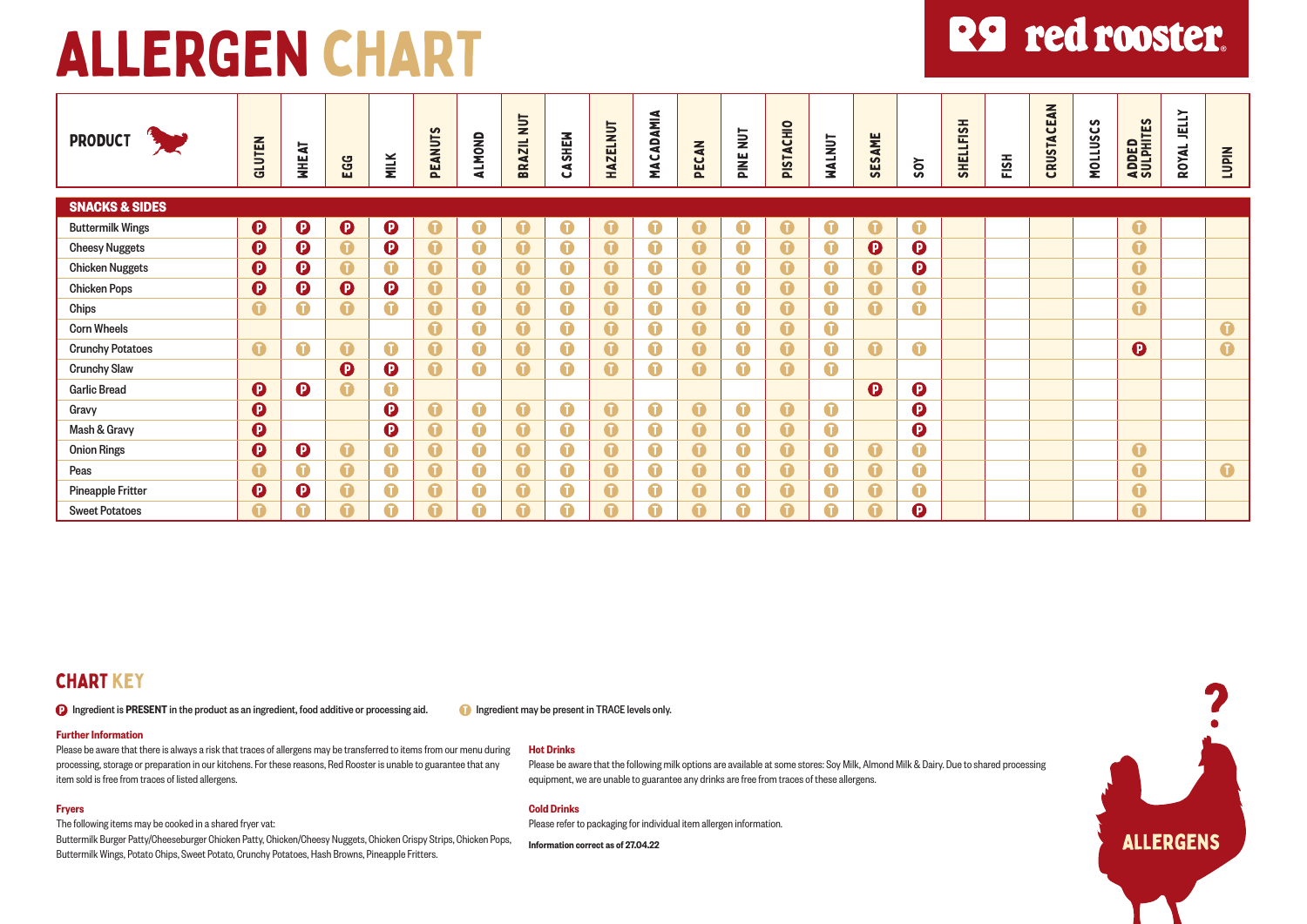# **R9** red rooster.

| PRODUCT <b>FOR</b>                     | GLUTEN                | <b>WHEAT</b>          | EGG                     | <b>MILK</b>           | <b>PEANUTS</b>   | <b>ALMOND</b>    | BRAZIL NUT              | CASHEM      | <b>HAZELNUT</b>  | MACADAMIA        | PECAN                   | PINE NUT    | PISTACHIO   | NALNUT           | SESAME           | <b>ZOY</b>            | SHELLFISH | FISH | CRUSTACEAN | <b>MOLLUSCS</b> | ADDED<br>Sulphites    | ROYAL JELLY | <b>NId01</b> |
|----------------------------------------|-----------------------|-----------------------|-------------------------|-----------------------|------------------|------------------|-------------------------|-------------|------------------|------------------|-------------------------|-------------|-------------|------------------|------------------|-----------------------|-----------|------|------------|-----------------|-----------------------|-------------|--------------|
| <b>SAUCES</b>                          |                       |                       |                         |                       |                  |                  |                         |             |                  |                  |                         |             |             |                  |                  |                       |           |      |            |                 |                       |             |              |
| <b>BBQ</b>                             |                       |                       |                         |                       |                  |                  |                         |             |                  |                  |                         |             |             |                  |                  |                       |           |      |            |                 | $\boldsymbol{\Theta}$ |             |              |
| <b>Blackened Aioli</b>                 |                       |                       | $\boldsymbol{\Omega}$   | $\boldsymbol{\Theta}$ | $\bullet$        | $\bullet$        | $\bullet$               | $\bullet$   | $\bullet$        | $\mathbf 0$      | $\bullet$               | $\bullet$   | $\bullet$   | $\bullet$        |                  |                       |           |      |            |                 |                       |             |              |
| <b>Butter</b>                          |                       |                       |                         | $\mathbf 0$           |                  |                  |                         |             |                  |                  |                         |             |             |                  |                  |                       |           |      |            |                 |                       |             |              |
| <b>Chilli Aioli</b>                    |                       |                       | $\boldsymbol{\Theta}$   | $\boldsymbol{\Theta}$ | $\bullet$        | $\bullet$        | $\bullet$               | $\bullet$   | $\bullet$        | $\bullet$        | $\bullet$               | $\bullet$   | $\bullet$   | $\bullet$        |                  |                       |           |      |            |                 |                       |             |              |
| <b>Herb Mayo</b>                       |                       |                       | $\boldsymbol{\Theta}$   |                       | $\bullet$        | $\bullet$        | $\bullet$               | $\bullet$   | $\bullet$        | $\bullet$        | $\bullet$               | $\mathbf 0$ | $\bullet$   | $\bullet$        |                  |                       |           |      |            |                 |                       |             |              |
| Honey Roasted BBQ                      |                       |                       | $\overline{\mathbf{O}}$ |                       | $\mathbf 0$      | $\bullet$        | $\overline{\mathbf{0}}$ | $\bullet$   | $\bullet$        | $\bullet$        | $\overline{\mathbf{O}}$ | $\mathbf 0$ | $\bullet$   | $\bullet$        |                  |                       |           |      |            |                 |                       |             |              |
| <b>Reds Hot</b>                        |                       |                       |                         |                       | $\bullet$        | $\bullet$        | $\bullet$               | $\bullet$   | $\bullet$        | $\bullet$        | $\bullet$               | $\bullet$   | $\bullet$   | $\bullet$        |                  | $\boldsymbol{\Omega}$ |           |      |            |                 |                       |             |              |
| <b>Smokey Chipotle</b>                 |                       |                       | $\boldsymbol{\Theta}$   |                       | $\mathbf 0$      | $\bullet$        | $\bullet$               | $\bullet$   | $\bullet$        | $\bullet$        | $\bullet$               | $\bullet$   | $\bullet$   | $\bullet$        |                  |                       |           |      |            |                 |                       |             |              |
| Sweet & Sour                           | $\boldsymbol{\Theta}$ | $\boldsymbol{\Theta}$ |                         |                       |                  |                  |                         |             |                  |                  |                         |             |             |                  |                  | $\boldsymbol{\Theta}$ |           |      |            |                 |                       |             |              |
| Texas BBO                              |                       |                       |                         |                       | $\bullet$        | $\bullet$        | $\bullet$               | $\bullet$   | $\bullet$        | $\bullet$        | $\bullet$               | $\bullet$   | $\bullet$   | $\bullet$        |                  |                       |           |      |            |                 |                       |             |              |
| Tomato                                 |                       |                       |                         |                       | $\mathbf 0$      | $\mathbf 0$      | $\bullet$               | $\bullet$   | $\bullet$        | $\mathbf 0$      | $\bullet$               | $\mathbf 0$ | $\mathbf 0$ | $\mathbf 0$      |                  |                       |           |      |            |                 |                       |             |              |
| <b>Whole Egg Mayo</b>                  | $\boldsymbol{\Theta}$ | $\boldsymbol{\Theta}$ | $\boldsymbol{\Theta}$   |                       | $\mathbf \Omega$ | $\mathbf \Omega$ | Ω                       | $\bullet$   | ⋒                | A                | $\bf{G}$                | Ω           | Ω           | $\bf G$          |                  | $\mathbf 0$           |           |      |            |                 |                       |             |              |
| <b>BREAKFAST</b>                       |                       |                       |                         |                       |                  |                  |                         |             |                  |                  |                         |             |             |                  |                  |                       |           |      |            |                 |                       |             |              |
|                                        | $\boldsymbol{\Theta}$ | $\boldsymbol{\Theta}$ | $\bullet$               | $\bf{O}$              | $\bullet$        | $\bullet$        | $\bullet$               | $\mathbf 0$ | $\bullet$        | $\bullet$        | $\bullet$               | $\bullet$   | $\bullet$   | $\bullet$        | $\bullet$        | $\boldsymbol{\Theta}$ |           |      |            |                 | $\bullet$             |             | $\bullet$    |
| Bacon & Egg Burger<br>Bacon & Egg Wrap | $\mathbf 0$           | $\boldsymbol{\Theta}$ | $\boldsymbol{\Theta}$   | $\boldsymbol{\Theta}$ | $\bullet$        | $\bullet$        | $\bullet$               | $\bullet$   | $\bullet$        | $\bullet$        | $\bullet$               | $\bullet$   | $\bullet$   | $\bullet$        | $\bullet$        | $\boldsymbol{\Theta}$ |           |      |            |                 | $\bullet$             |             | $\bullet$    |
| Bacon & Hash Burger                    | 0                     | $\mathbf 0$           | $\boldsymbol{\Theta}$   | $\bullet$             | $\bullet$        | $\bullet$        | $\bullet$               | $\bullet$   | $\bullet$        | $\bullet$        | $\bullet$               | $\bullet$   | $\bullet$   | $\bullet$        | $\bullet$        | $\bf{O}$              |           |      |            |                 | $\bullet$             |             | $\bullet$    |
| <b>Big Breakfast Roll</b>              | $\boldsymbol{\Theta}$ | $\mathbf 0$           | $\boldsymbol{\Theta}$   | $\mathbf 0$           | $\bullet$        | $\bullet$        | $\bullet$               | $\bullet$   | $\bullet$        | $\bullet$        | $\bullet$               | $\mathbf 0$ | $\bullet$   | $\bullet$        | $\bullet$        | $\bf{O}$              |           |      |            |                 | $\bullet$             |             | $\bullet$    |
| Chicken, Bacon & Egg Wrap              | $\boldsymbol{\Theta}$ | 0                     | $\boldsymbol{\Theta}$   | 0                     | $\mathbf 0$      | $\bullet$        | $\bullet$               | $\mathbf 0$ | $\bullet$        | O                | $\bullet$               | $\mathbf 0$ | $\bullet$   | $\mathbf 0$      | $\bullet$        | $\mathbf 0$           |           |      |            |                 | $\bullet$             |             | $\bullet$    |
| <b>Hash Brown</b>                      | $\bullet$             | O                     | $\bullet$               | 0                     | $\bullet$        | $\bullet$        | $\mathbf \Omega$        | $\bullet$   | $\mathbf \Omega$ | $\mathbf \Omega$ | $\bullet$               | A           | $\bullet$   | $\mathbf \Omega$ | $\mathbf \Omega$ | $\bullet$             |           |      |            |                 | $\bullet$             |             |              |

# CHART KEY

**D** Ingredient is PRESENT in the product as an ingredient, food additive or processing aid. Ingredient may be present in TRACE levels only.

# Further Information

Please be aware that there is always a risk that traces of allergens may be transferred to items from our menu during processing, storage or preparation in our kitchens. For these reasons, Red Rooster is unable to guarantee that any item sold is free from traces of listed allergens.

# Fryers

The following items may be cooked in a shared fryer vat:

Buttermilk Burger Patty/Cheeseburger Chicken Patty, Chicken/Cheesy Nuggets, Chicken Crispy Strips, Chicken Pops, Buttermilk Wings, Potato Chips, Sweet Potato, Crunchy Potatoes, Hash Browns, Pineapple Fritters.

# Hot Drinks

Please be aware that the following milk options are available at some stores: Soy Milk, Almond Milk & Dairy. Due to shared processing equipment, we are unable to guarantee any drinks are free from traces of these allergens.

# Cold Drinks

Please refer to packaging for individual item allergen information.

Information correct as of 27.04.22